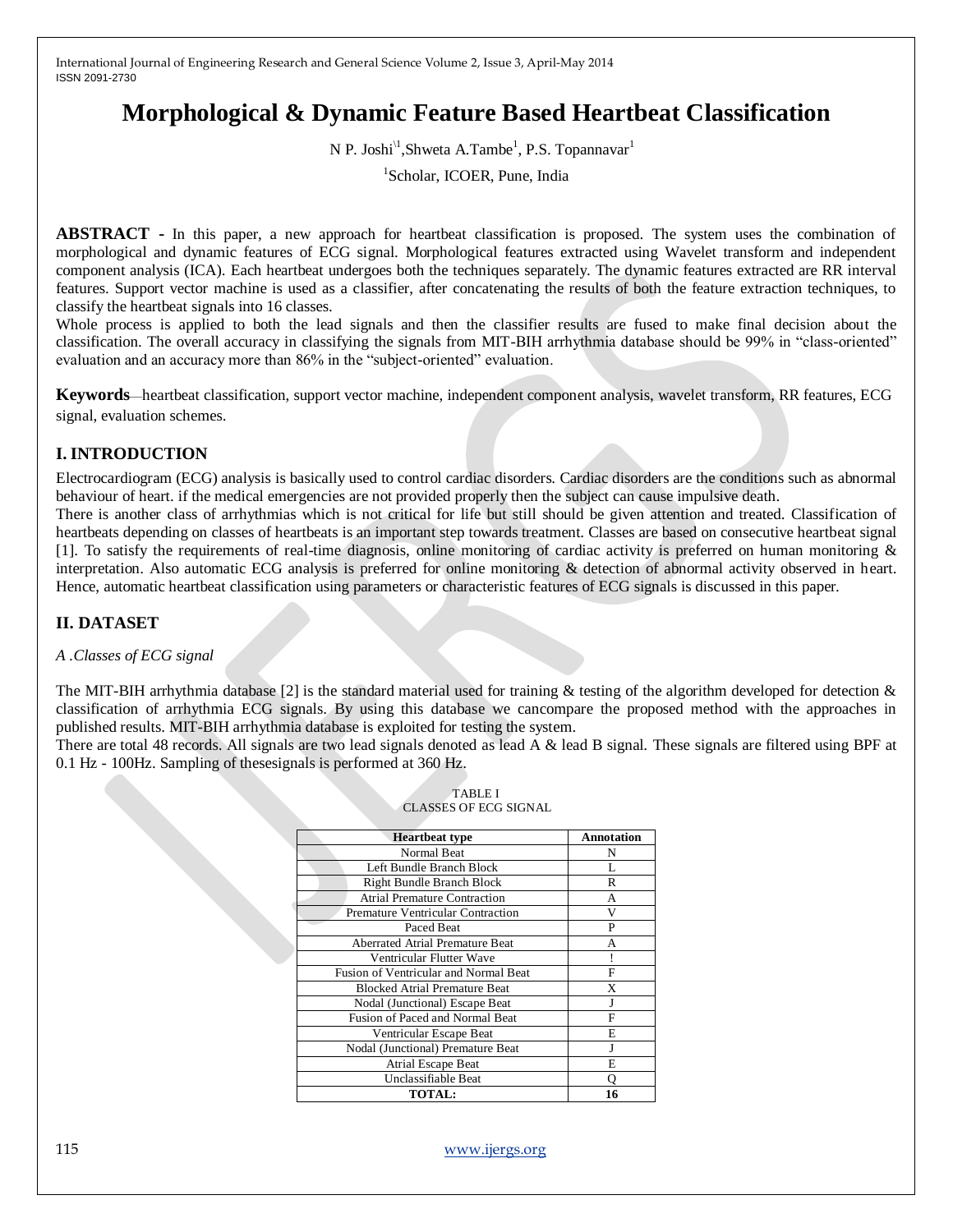All 48 records belong to one of the classes of ECG signal shown in TABLE I. According to the clinical terms, V1 to V6 leads represent the area of heart. In 45 records, Lead A signal is a modified limb Lead II while Lead B is a modified Lead V1. In remaining 3 records, Lead A is from position V5 and Lead B signal is V2.

## *B. Evaluation schemes*

Previous literature [3]-[9] is divided into two categories according to the evaluation scheme followed. Following evaluation schemes are used:

- 1) Class-oriented evaluation.
- 2) Subject-oriented evaluation.

All 48 records contained in MIT-BIH arrhythmia database are not used. 4 ECG signals are excluded as they are paced beats. Each ECG signal contains its own annotation file in database. Those annotations of QRS complex are used for segmentation of ECG signals from which heartbeat segments can be obtained.44 ECG signals are divided into 2 datasets. One of them is used as a training dataset and another one is used as testing dataset. This division is done for the experiment purpose.Above datasets are prepared by selecting a random amount of fraction from each of the 16 classes. Training dataset constitutes following fractions of beats. Normal class contributes 13% of the beats, 40% contribution is from each of the five bigger classes i.e.  $(L', A', R', V', \& P'$  while 50% contribution is of all the small ten classes. Mapping of these 16 classes is done in 5 classes as shown in TABLE II.

TABLE II MAPPING OF MIT-BIH CLASSES TO AAMI CLASSES

| <b>AAMI Classes</b> | <b>MIT-BIH Classes</b>  |
|---------------------|-------------------------|
|                     | NOR, LBBB, RBBB, AE, NE |
|                     | APC, AP, BAP, NP        |
|                     | PVC, VE, VF             |
|                     | <b>VFN</b>              |
|                     | <b>FPN.UN</b>           |
|                     |                         |

# **III. PROPOSED METHODOLOGY**

Section I contains a brief introduction of the proposed automatic heartbeat classification system. In this section, we have discussed all the theoretical details and the techniques used in the process. Fig. 2 shows the flow of the proposed system. The process has following blocks Pre-processing, Heartbeat segmentation, Feature extraction, Classification, Two-lead fusion and Decision. Lead I & Lead II signals are nothing but raw ECG signals. Artefacts contained in these raw ECG signals are removed by using the first block of the process i.e. Pre-processing. After pre-processing, these ECG signals are divided to obtain heartbeat segments. For this purpose, we use provided R peak locations.

We apply Wavelet transform (WT) and independent component analysis (ICA) separately to each heartbeat and concatenate corresponding coefficients. Now we use Principal component analysis (PCA) and represent these coefficients in a lower dimensional space. Now the resulting principal components that represent most of the variance are selected and a morphological descriptor of the heartbeat is obtained by utilizing these components. RR interval features are derived, which give descriptive information about dynamic features of the heartbeat.

After performing the feature extraction, the main classification algorithm is applied. Heartbeats are then classified into 16 above classes by using a classifier based on Support vector machine (SVM) is used. According to the data given in [2] all the ECG signals are two-lead signals, all the above process is separately applied to the signals from leads  $A \& B$ . The two sovereign decisions for each heartbeat are obtained, which then are fused to build the final composed decision of heartbeat classification. By integrating both leads signals, confidence about classification can be improved for the final decision.

# *A. Pre-processing*

It is necessary to perform the pre-processing of raw ECG signals as they can contain various types of noise. These noises must be reduced so that signal-to-noise ratio (SNR) is improved. Improved SNR helps in detection of the subsequent fiducial point. Types of noise like power-line interference, baseline wander, artifacts due to muscle contraction, and electrode movement affect the quality of ECG signals. In this study, the pre-processing of ECG signals consists of baseline wander correction. The baseline wander is removed by subtracting mean of the signal from signal itself. The pre-processed signals were used in subsequent processing.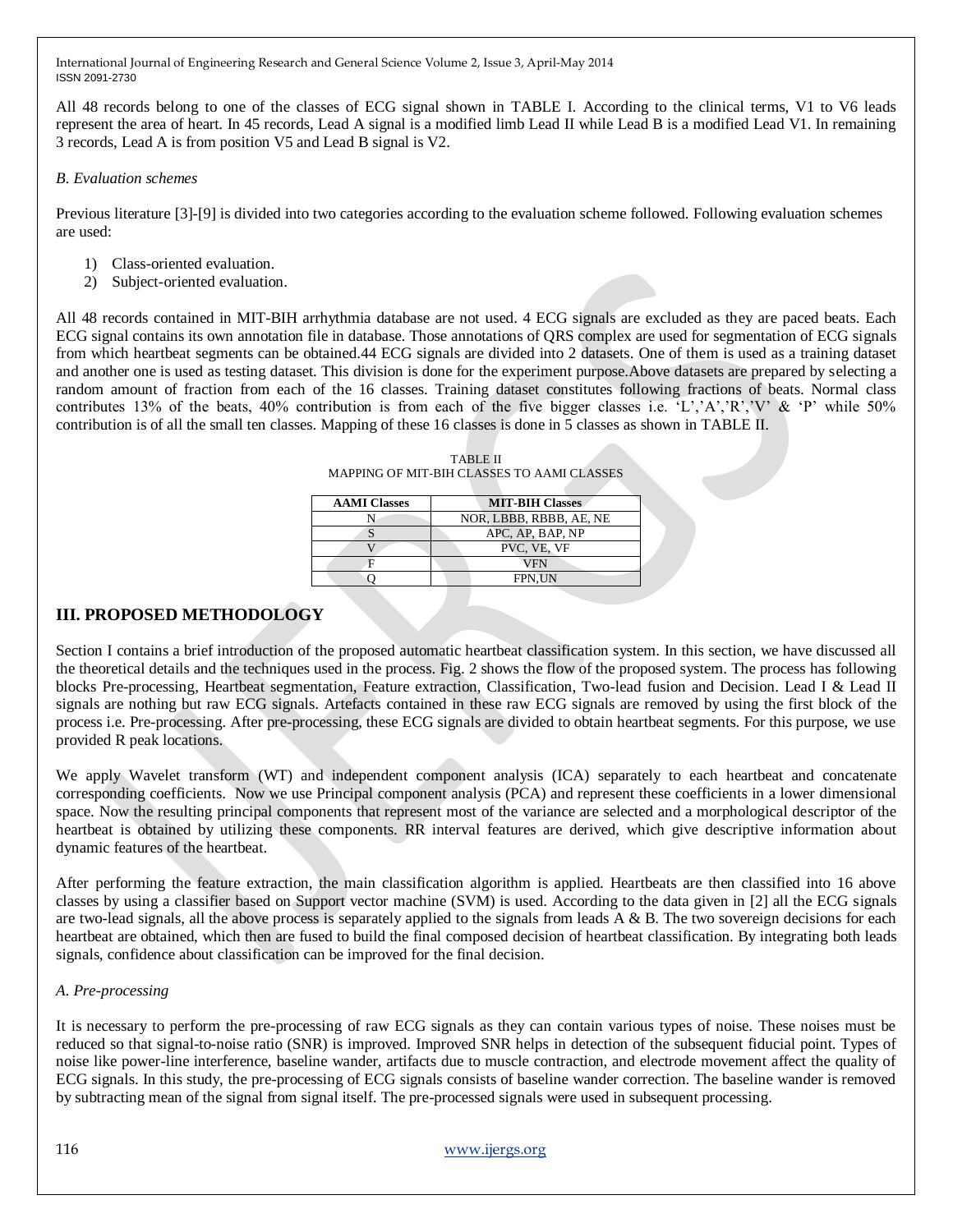

#### *B. Heartbeat segmentation*

There are three waveform components of one heartbeat of ECG signal known as P wave, QRS complex and T wave. To have the full segmentation of ECG signal, the boundaries and peak locations i.e. fiducial points should be properly detected. To obtain heartbeat segments or R-peaks the annotations provided for R-peak locations are utilized. In real applications, an automatic R-peak detector may be used so that the classification method can actually be fully automatic. But there are two disadvantages of this automatic R-peak detector. 1. If some leading heartbeats are missed then error may get added in those heartbeat signals and hence they cannot be classified correctly.

A number of heartbeat detection schemes do exist [7], [12], [13], which have capacity to detect heartbeat signals present in MIT-BIH arrhythmia database with an error rate less than 0.5%. 2. The quality of RR interval features will be degraded to some extent because of addition of the error by the automatic R peak detector. The sampling rate is given as 360 Hz. Hence in each heartbeat segment there are 100 samples before the R peak location as the pre-R segment & 200 samples after the R peak as the pro-R segment, i.e., a total of 300 samples. The segment size is selected such that it includes most of the information of one heart cycle. The segment size of heartbeat is kept fixed. The ratio of lengths of the pre-R segment and the pro-R segment is kept so that it matches with lengths of PR interval & the QT interval. There is an advantage to keep the fixed segment size it avoids the detection of the P wave and T wave.

#### *C. Wavelet transform- Morphological Feature extraction*

ECG signals i.e. biomedical signals in real exhibit non-stationary nature. Non-stationary nature actually means the presence of some statistical characteristics. These signals change over position or time. Due to this nature, they cannot be responsive and hence cannot be analysed using classical Fourier transform (FT). Therefore, it becomes must to use wavelet transform (WT). Wavelet transform is capable of performing analysis in both the domains i.e. time & frequency domains. It is possible to analyse ECG signal by using WT.

There are various purposes of using WT in ECG signal processing. It includes de-noising, heartbeat detection and feature extraction. We use WT as a feature extraction method in this study. As can be seen, Daubechies wavelets of order 8 have most similar characteristics as that of QRS complex, hence are selected. Since the sampling frequency is given to be 360 Hz, the maximum frequency is 180 Hz.

#### *C. Independent component analysis- Morphological Feature extraction*

In this study, ICA is used for feature extraction[15].Five sample beats are randomly selected from every class for preparation of training set. These training sets are used to compute Independent components. If the total number of beats in any of the recording is less than five, then all beats are taken. This makes a training set of total 626 beats taken from all 16 classes. These beats are used for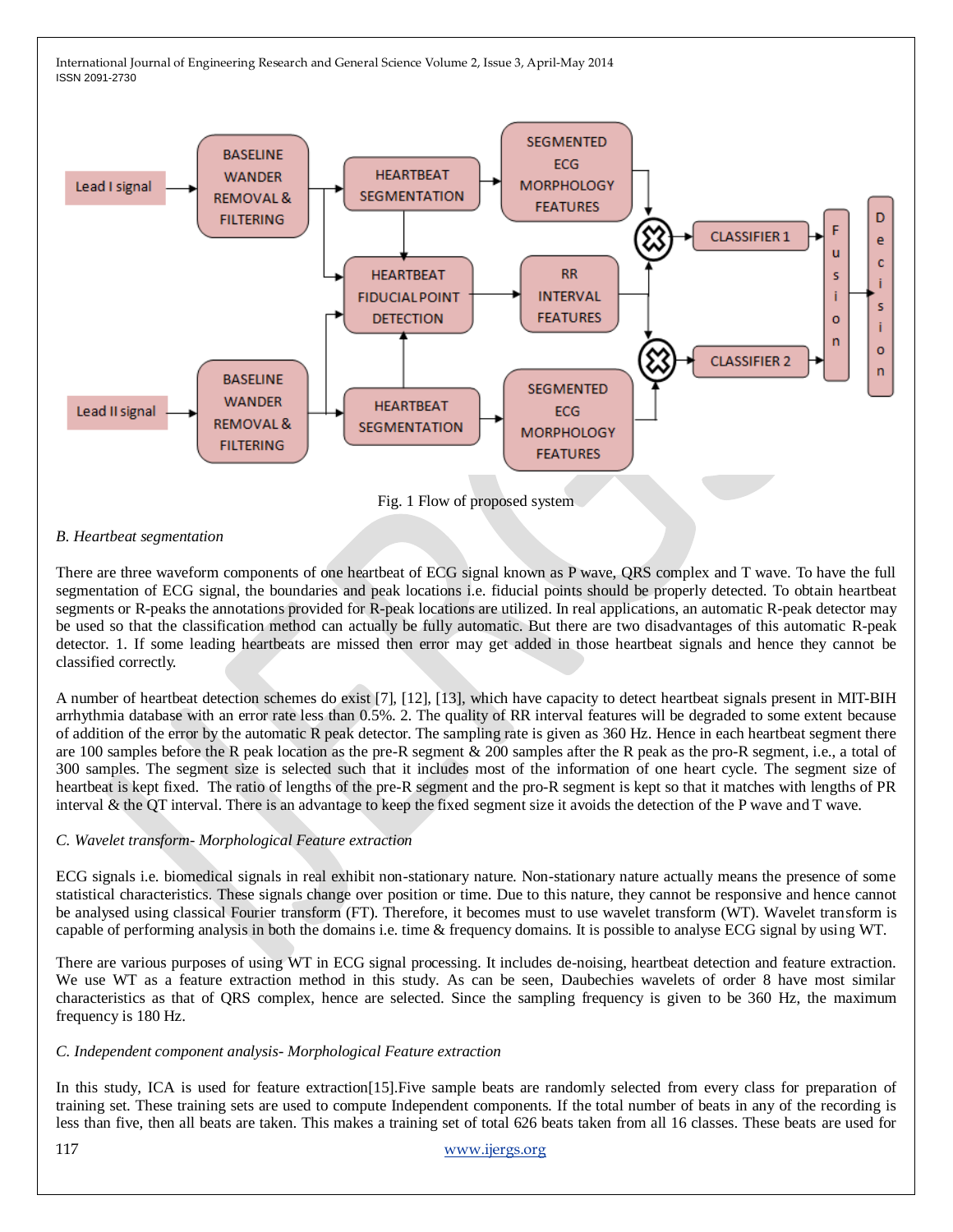calculating ICs. The ICs obtained are used as source signals for ICA and hence applied to both the datasets viz. training and testing datasets. To obtain actual number of ICs, tenfold cross validation is evaluated. Number of independent components are varied between 10 & 30, the ICA coefficients obtained after that are actually considered as features and given as input to SVM classifier. This process is performed in 5 iterations. And average is taken. When average performance is observed, the accuracy increases at number of ICs between 10 & 14 and afterwards it decreases. So number of ICs is selected to be 14.

## *D. Principal component analysis-Morphological feature extraction*

The two features obtained i.e. ICA features and wavelet features are combined together and PCA is applied to obtain the reduction in feature dimension. Then 10-fold cross validation is performed and final morphological features are obtained.

## *E. RR Interval Features*

RR interval features are extracted to obtain dynamic information of the heartbeat signal input. These are known as "dynamic" features. There are four RR interval features namely, previous RR, post RR, local RR, and average RR interval features.

The previous RR feature is nothing but the interval between a present R peak and the previous R peak. Post RR feature is calculated as the interval between current R peak and next R peak. The local RR interval is calculated by taking average of all the RR intervals within past 10-s period of the given heartbeat. Likewise, the average RR interval is calculated as the average of RR intervals within past 5-min period of the heartbeat.

In previous literature, the local RR & average RR feature extraction shows poor performance when applied in real-time application. The local RR feature is calculated as average of consecutive 10 heartbeats whose centre will be at given beat. Whereas average RR feature is calculated as average of all beats from same recording. In the proposed method, these features are calculated such that they ensure to work at real-time.

## *F. Support vector machine*

Support vector machines are nothing but binary classifiers. This classifier is given by Vapnik. It builds a prime hyperplane which separates two classes from each other due to increase in margin between them. As this approach has an excellent ability to build the classification model on general basis it is enough powerful to be used in many applications.A number of multiclass classification strategies have been developed to extend SVM to address multiclass classification problem [14], such as heartbeat classification problem.In this paper, the technique used for classification of the heartbeats is an SVM classifier which classifies the heartbeat under consideration into one of the 16 classes.

The training set contains N examples. It is used in two-class classification problem. N examples are given as  $f(x, yi)$ ,  $i = 1, \ldots, N$ , where **x***i* is nothing but *d-*dimensional feature vector of the *i*th example and xi ⋲ d whereas yi is the class label of ith example and *yi€*   $f_{\pm 1}$ . Now a decision function is to be constructed on the basis of the training set. This function is used to predict output class labels of test examples. These are based on input feature vector. The resultant decisionfunction is given as

$$
f(x) = sign\ (\sum \alpha_i y_i K(xi, x) + b)
$$

i ⋲SVs

where,*K*(*., .*) is kernel function. *αi*is Lagrangemultiplier for each training datasample. Few Lagrange multipliers are nonzero. The examples of training set which are nonzero are known as Support vectors. These support vectors actually determine f(x). Two seperate classifiers are applied to signals from lead A & lead B.

# *G. Two-lead fusion*

As two different classifiers are applied, each classifier gives its seperate answer. Now the two answers are fused together to get a final answer which actually gives the class of the heartbeat it belong to. Two seperate answers can be fused together by using rejection approach.

# **IV. RESULTS& ANALYSIS**

As seen in Fig.2 & Fig.5, the original lead 1 signal is shifted from its axis and offset is added in it. This happens because of patient's movement or in-line interference. The pre-processing of signal results into reduction of these noises. The shift of axis is called as baseline wander. The baseline wander is removed after pre-processing. Pre-processing also helps in R-peak detection. The amplitude of the signal is compared with the threshold and hence the R peaks are found out from the pre-processed signal. These R peaks give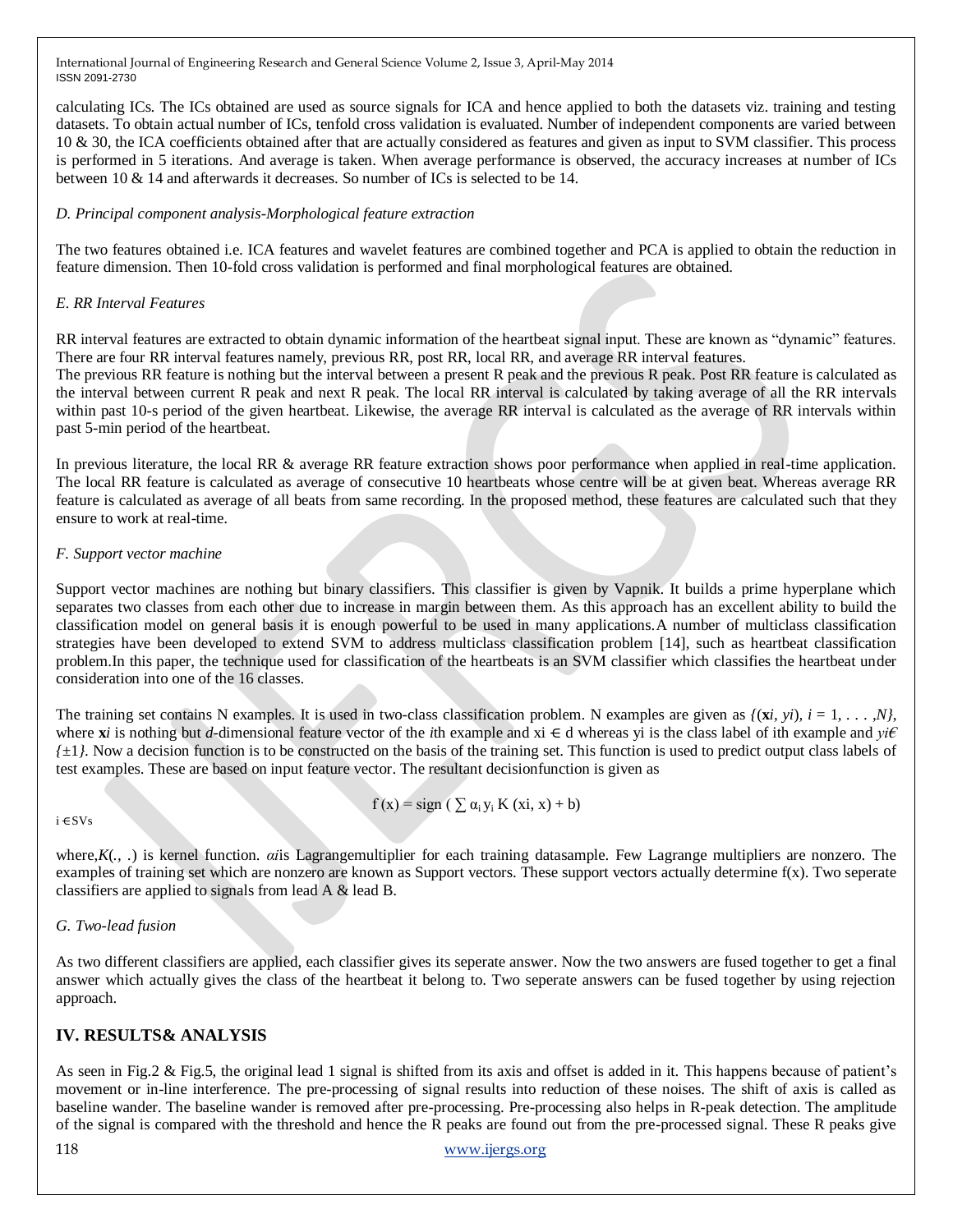post-R and pre-R features. While average of these R-peaks are found to get average-R feature. Segmentation gives the actual separation of the QRS complex from whole recording. Sampling frequency is kept to be 180 Hz. We take 100 samples before and 200 samples after to get proper segment, which actually contains total QRS complex, P wave and T wave. This helps in finding out the exact class of the ECG signal after applying feature extraction techniques and classifier. Hence segmentation size is kept fixed.



Fig. 2 Results showing pre-processing for lead 1 signal of 109 ECG recording.



Fig. 3 Results showing segmentation of lead 1 signal of 109 ECG recording

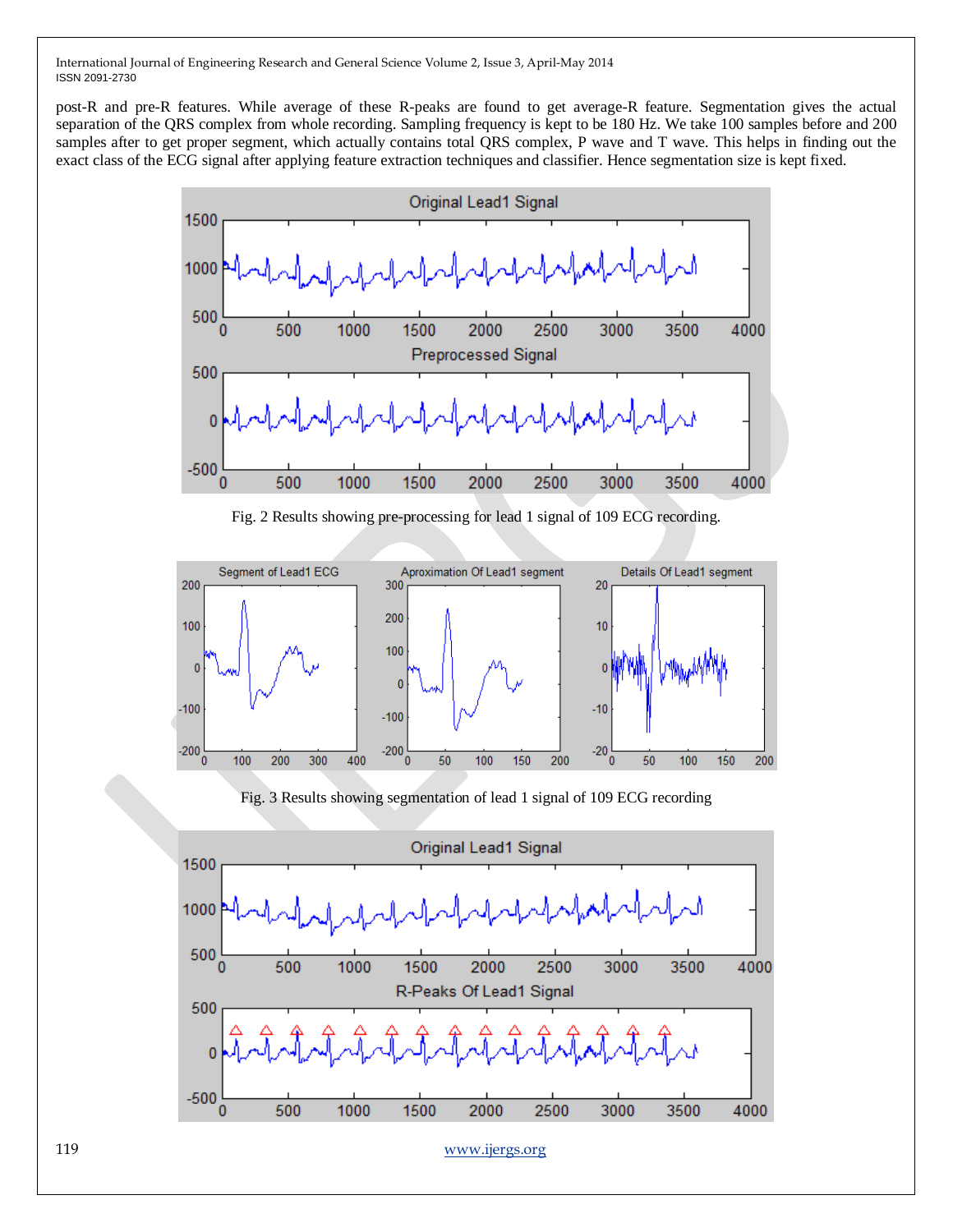



Fig.5 Results showing pre-processing of lead 2 signal of 109 ECG recording



Fig. 6 Results showing segmentation of lead 2 signal of 109 ECG recording